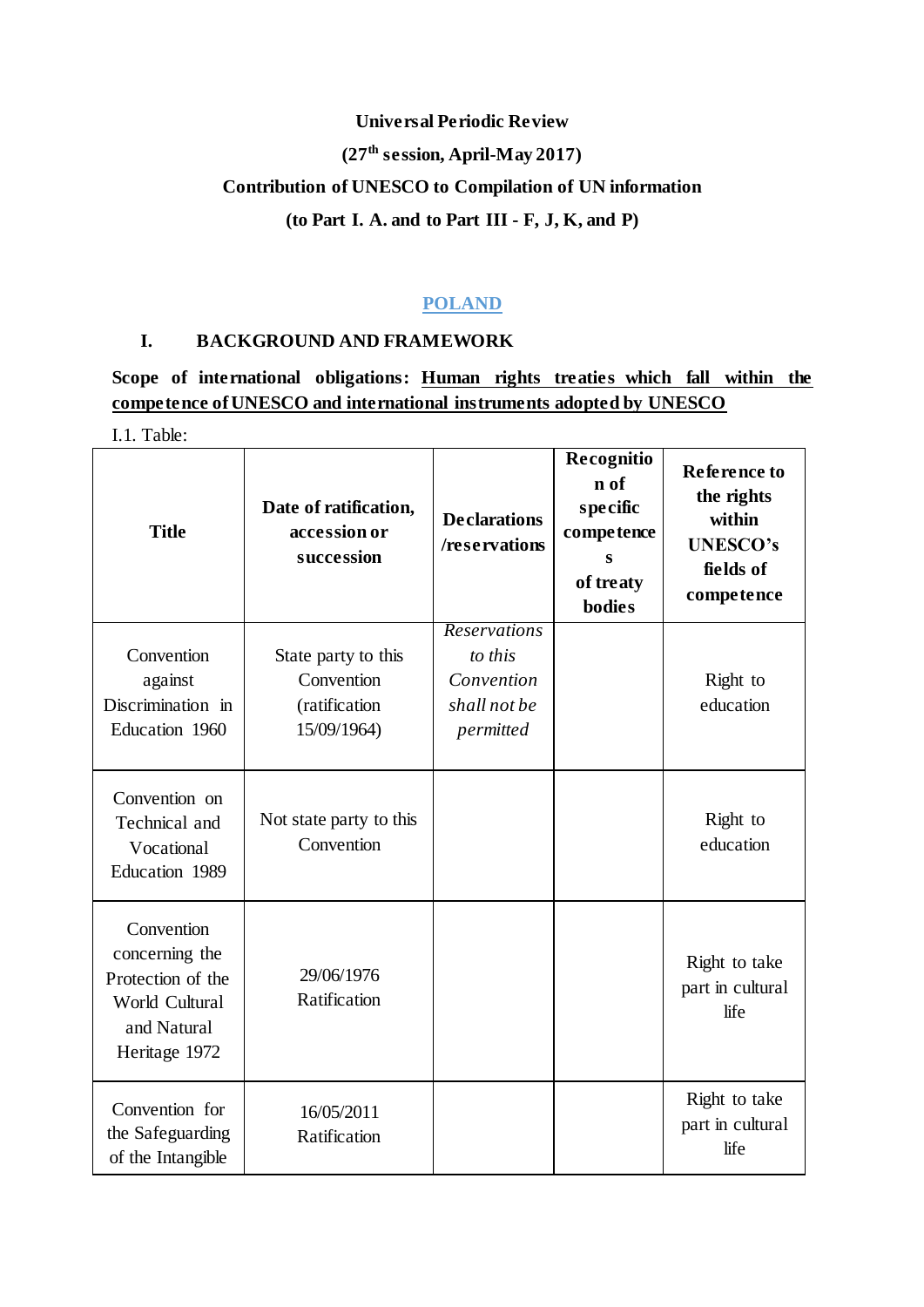| <b>Cultural Heritage</b>                                                                                |                      |                    |                  |
|---------------------------------------------------------------------------------------------------------|----------------------|--------------------|------------------|
| 2003                                                                                                    |                      |                    |                  |
|                                                                                                         |                      | <b>Declaration</b> |                  |
| Convention on<br>the Protection<br>and Promotion of<br>the Diversity of<br>Cultural<br>Expressions 2005 | 17/08/2007 Accession | $of\,the$          |                  |
|                                                                                                         |                      | European           |                  |
|                                                                                                         |                      | Community          |                  |
|                                                                                                         |                      | in                 |                  |
|                                                                                                         |                      | application        |                  |
|                                                                                                         |                      | of Article         |                  |
|                                                                                                         |                      | $27(3)(c)$ of      |                  |
|                                                                                                         |                      | the                |                  |
|                                                                                                         |                      | Convention         |                  |
|                                                                                                         |                      | indicating the     | Right to take    |
|                                                                                                         |                      | competences        | part in cultural |
|                                                                                                         |                      | transferred to     | life             |
|                                                                                                         |                      | the                |                  |
|                                                                                                         |                      | Community          |                  |
|                                                                                                         |                      | by the             |                  |
|                                                                                                         |                      | Member             |                  |
|                                                                                                         |                      | States under       |                  |
|                                                                                                         |                      | the Treaties,      |                  |
|                                                                                                         |                      | in the areas       |                  |
|                                                                                                         |                      | covered by         |                  |
|                                                                                                         |                      | the                |                  |
|                                                                                                         |                      | Convention.        |                  |

#### **II. Input to Part III. Implementation of international human rights obligations, taking into account applicable international humanitarian law to items F, J, K, and P**

## **Right to education**

#### **1. NORMATIVE FRAMEWORK**

#### **1.1. Constitutional Framework**

 $\overline{a}$ 

1. The Constitution of Poland of 1997<sup>1</sup> enshrines the right to education in its **Article 70** which provides the following: "1. **Everyone shall have the right to education. Education to 18 years of age shall be compulsory**. The manner of fulfillment of schooling obligations shall be specified by statute. / 2. **Education in public schools shall be without payment**. Statutes may

<sup>1</sup> **Accessible at:** http://www.unesco.org/education/edurights/media/docs/f3d78b322a4ee203e3960c8b535b3f97e3d39004.pd f http://www.wipo.int/wipolex/en/text.jsp?file\_id=194980 and http://www.sejm.gov.pl/prawo/konst/angielski/kon1.htm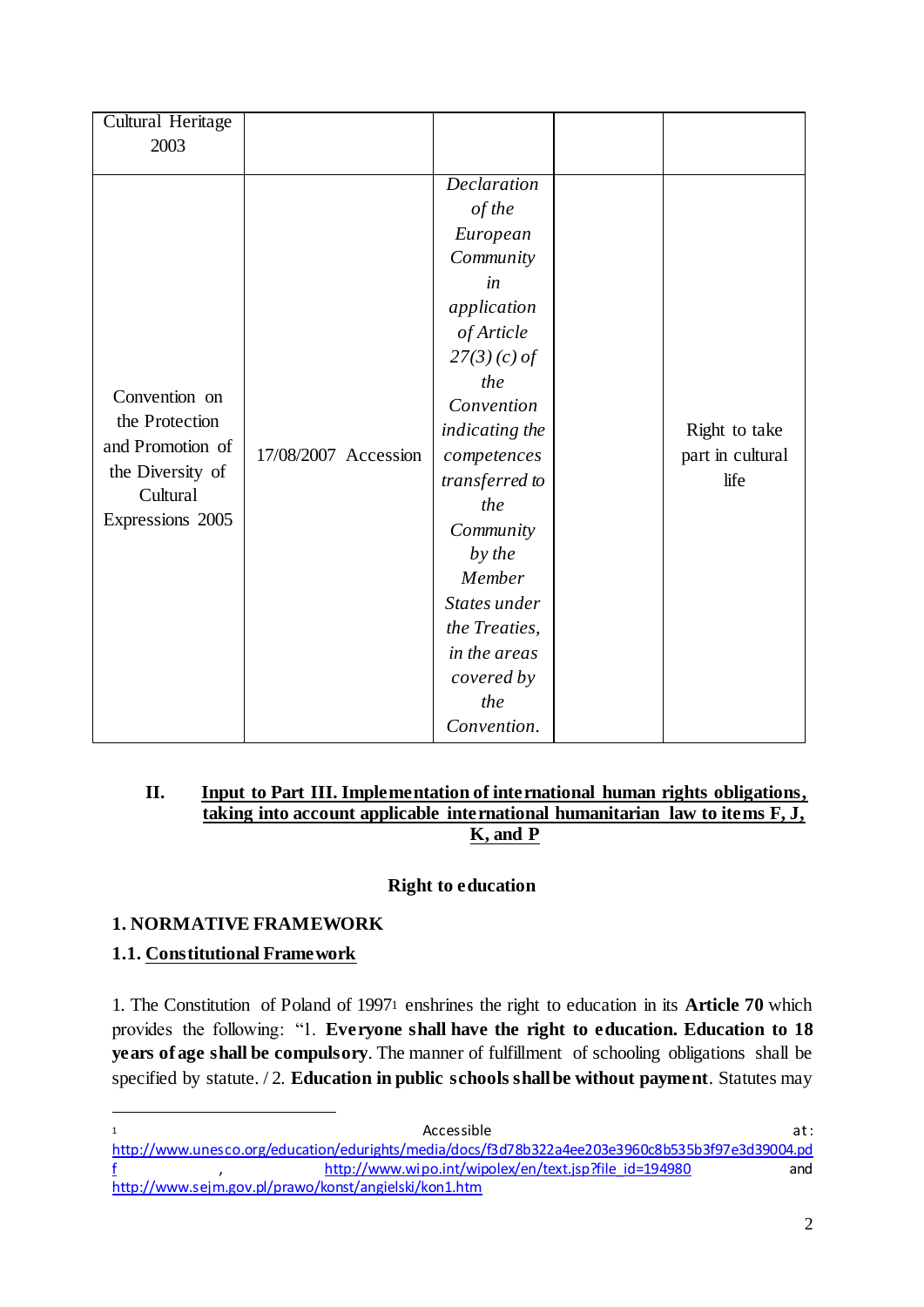allow for payments for certain services provided by public institutions of higher education /4. **Public authorities shall ensure universal and equal access to education for citizens.** To this end, they shall establish and support systems for individual financial and organizationa l assistance to pupils and students. The conditions for providing of such assistance shall be specified by statute. /5. **The autonomy of the institutions of higher education** shall be ensured in accordance with principles specified by statute."

2. Regarding **the minorities** living in Poland, **Article 35** states that: "1. The Republic of Poland shall ensure Polish citizens belonging to national or ethnic minorities the freedom to maintain and develop their own language, to maintain customs and traditions, and to develop their own culture. / 2. National and ethnic minorities shall have the right to establish educational and cultural institutions, institutions designed to protect religious identity, as well as to participate in the resolution of matters connected with their cultural identity."

3. Concerning **the religion, Article 53** establishes that: "[…] 3. **Parents shall have the right to ensure their children a moral and religious** upbringing and teaching in accordance with their convictions. […]4. **The religion of a church or other legally recognized religious organization may be taught in schools, but other peoples' freedom of religion and conscience shall not be infringed thereby**. […]"

**4. Article 32 (2)** states: "No one shall be discriminated against in political, social or economic life for any reason whatsoever."

5. Moreover, **Article 33 (2)** establishes that "Men and women shall have equal rights, in particular, regarding education, employment and promotion, and shall have the right to equal compensation for work of similar value, to social security, to hold offices, and to receive public honours and decorations."

**6. Article 233 (2)** adds that "Limitation of the freedoms and rights of persons and citizens only by reason of race, gender, language, faith or lack of it, social origin, ancestry or property shall be prohibited."

7. "A ratified international agreement, as soon as it is published in the Journal of Laws of the Republic of Poland, becomes a part of the national legal order and is applied directly, unless it is required that an appropriate legislative act be issued **(art. 91 of Polish Constitution)."<sup>2</sup>**

#### **1.2. Legislative Framework**

 $\overline{a}$ 

**8. The Act on the System of Education of 7 September 1991, last amended in August 2011:**  The education system in the country is governed by **the Act on the System of Education of 7 September 1991, last amended in August 2011**, as well as the relevant rules and regulations. The **1995 amendment to the Act** aimed at strengthening decentralization with simultaneous control and implementation of quality education in the framework of the pedagogical supervision ensured by governmental bodies. It also introduced the notion of core curriculum,

<sup>2</sup> Poland Report submitted for the Eighth Consultation on the implementation of the Convention and Recommendation against Discrimination in Education (2006-2011), 2012, p. 3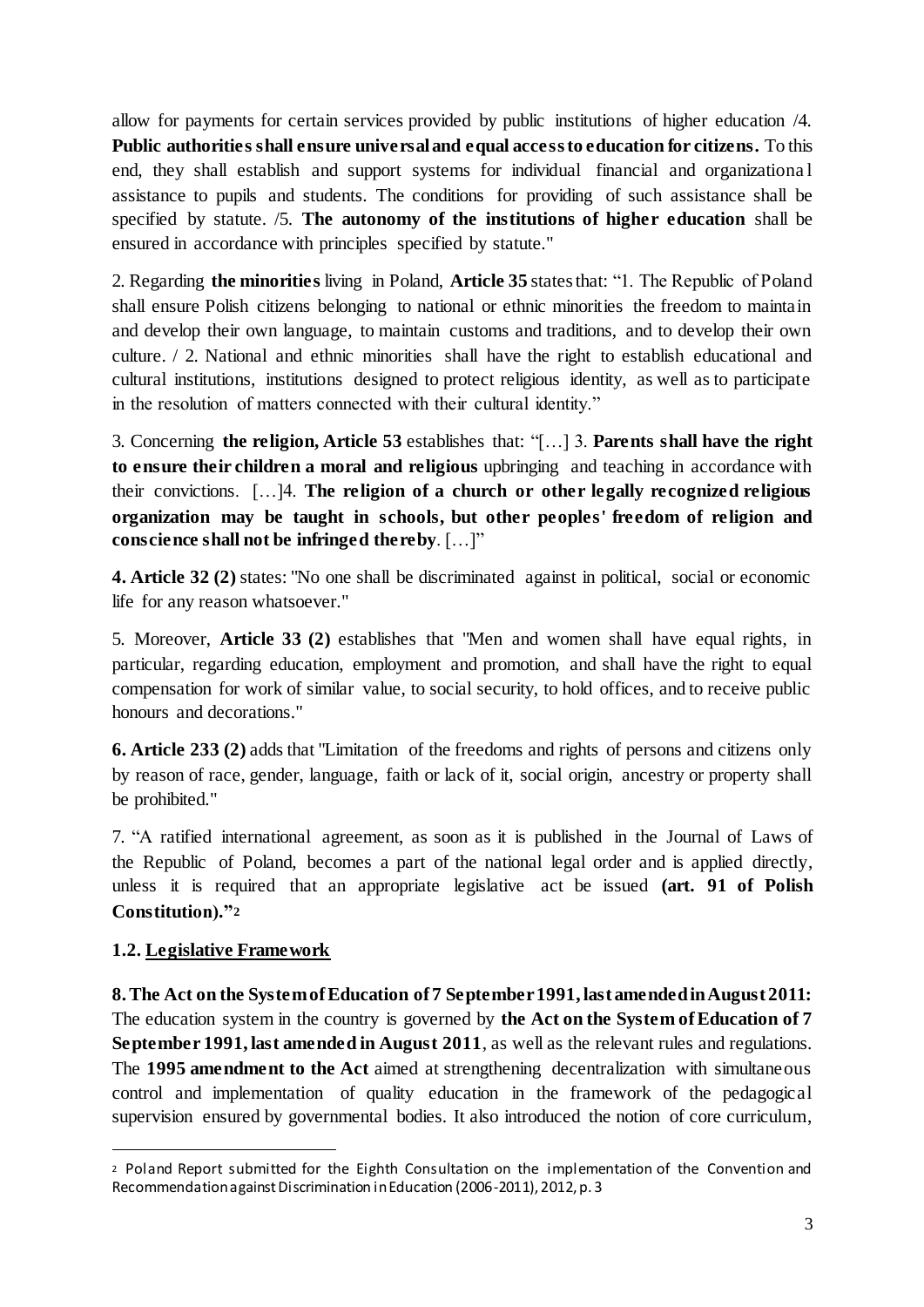which enables the identification of criteria for school-based assessment and examination requirements.

9. The **Act on the Implementation of the Education System Reform of 8 January 1999** (and subsequent amendments):it provides for the introduction of the new structure of the school system.

**10. Specific law of 26 January 1982 on the status of the teaching profession**, referred to as the Teachers' Charter. The law amending the Teachers' Charter was adopted by the Parliament on 18 February 2000. The Charter was further amended in 2003 and 2008.

11. The **Act of 28 November 2003 on Family Benefits** (article 8), the supplements referred to family benefits with the aim of e.g. partially covering the costs related to children's education, available for a mother or father, actual or legal guardian of a child, and also to learning persons are granted for education and rehabilitation of a child with disabilities, at the beginning of a school year and at the time of admitting a child for a school outside the place of residence. To be eligible for such supplements, it is necessary to be entitled to a family benefit which is granted to persons who meet the statutory income criterion.

12. Poland has stablished several regulations regarding the education, for instance the **Regulation of the Minister of National Education of 7 October 2009** on pedagogical supervision (further amended by the Regulation of 10 May 2013), **Regulation of 30 April 2013** on the rules for provision and organization of psychological and educational support in public nursery schools and schools and institutions, **Regulation of 11 October 2013** on the provision of early support for children´s development, **Regulation of 23 December 2011**, on the classification of occupation for vocational education, **Regulation of 7 February 2012** on the outline timetables in public schools, **Regulation of 7 February 2012** on the core curriculum for vocational education, **Regulations of 11 January 2012** on continuing education in out-of-school settings

• Regulation of the Minister of National Education of 7 February 2012 on the outline timetables in public schools,

• Regulation of the Minister of National Education of 7 February 2012 on the core curriculum for vocational education,

• Regulation of the Minister of National Education of 11 January 2012 on continuing education in out-of-school settings,

• Regulation of the Minister of National Education of 11 January 2012 on extramural examinations.

 13. Act of 29 December 2015 amending the School Education Act and some other acts, in particular provides for:

- a) compulsory schooling from the age of seven;
- b) parental right to decide whether children start primary school at the age of six;
- c) compulsory one year pre-primary education by six-year olds;
- d) abolishment of compulsory one year pre-primary education by five-year olds;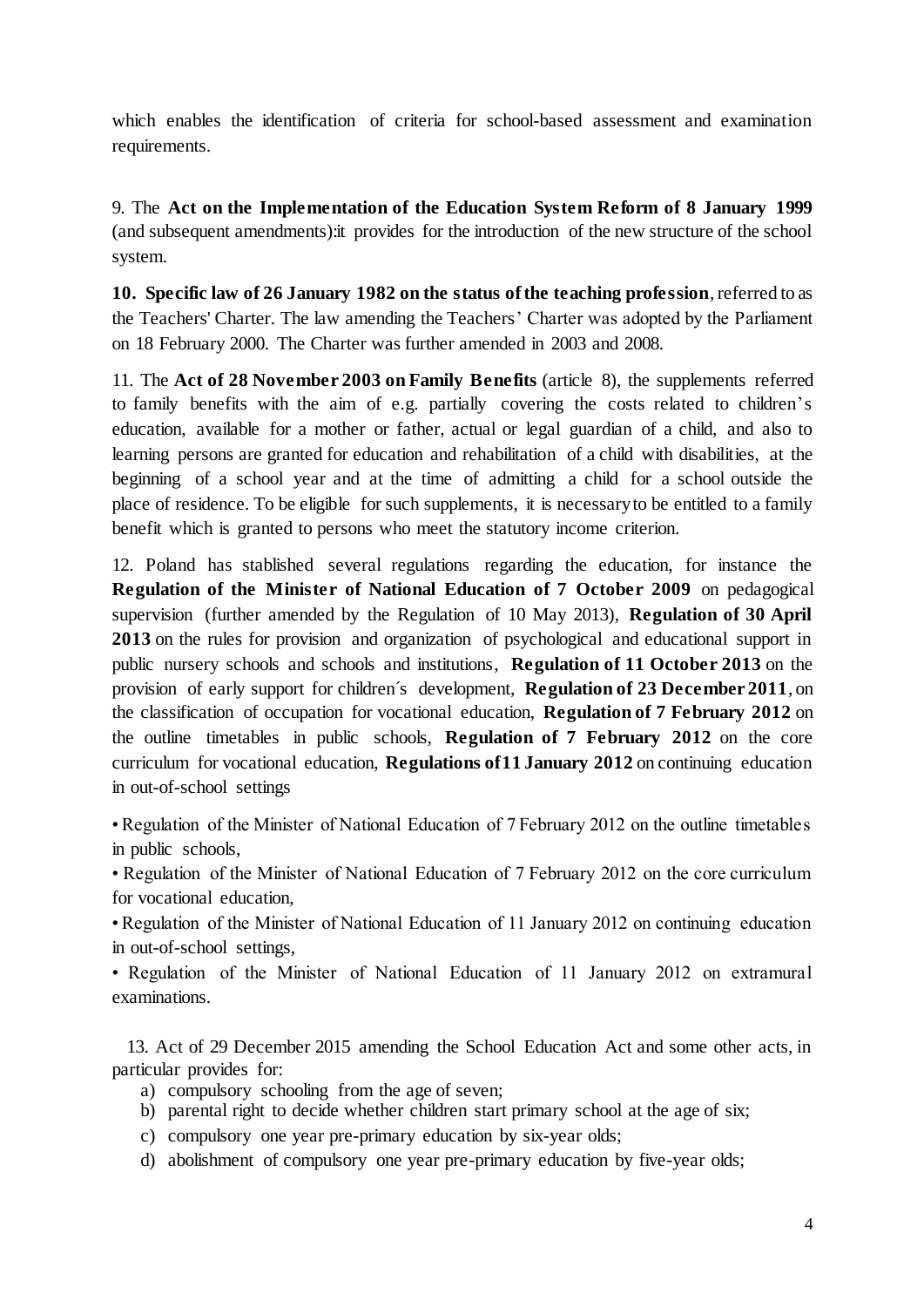- e) extending the operation of preschool classes at primary schools until 1 September 2019;
- f) strengthening the role of school superintendents in the development of preschool networks and inplanning school networks, including reinstating of the obligation to obtain a positive opinion from a pedagogical supervision body when closing a school or institution managed by a local authority;
- g) authorizing the minister competent for education to appoint and dismiss school superintendents and their deputies3.

14. **The Law on School Education of 16 March 2015 has been amended** and the most important among the vast scope of changes concern:

- general conditions and methods of assessment, qualification and promotion of students in public schools;
- general conditions of carrying out external examinations: 6th-grader test, lower secondary school exam, matriculation exam and exam confirming qualifications in a profession.

15. Compared to the current situation, the procedures will be subject to change for the exam paper annulment by the head of a regional examination commission and for the verification of the total number of points achieved by the student at the exam.

16. The amendment refers also to the following issues:

- duties and organizational structure of the Central Examination Board and a regional examination board (effective from 1 Jan 2016),
- improvement of pedagogical supervision,
- teaching in vocational schools,
- financial support of teacher training within projects and programmes covered partially by the EU funds,
- increase in ministerial restricted subsidy for textbooks as well as educational and training materials for students with disabilities,
- $\bullet$  increase in the number of students over 25 in grades 1-3 of primary school (by max. 2) provided that an assistant teacher is employed,
- shorter procedure for recognition of school certificates issued abroad4.

## **A) Early Childhood**

 $\overline{a}$ 

17. The **Act of 4 February 2011 on Care of Children up to the Age of 3:** provides the rules for organizing and functioning of childcare for children aged up to 3 years old, conditions for the services provided, qualifications of care-givers, rules for financing of childcare services as well as supervision over the conditions and quality of childcare services are set out.

 $3<sup>3</sup>$ 

https://webgate.ec.europa.eu/fpfis/mwikis/eurydice/index.php/Poland:National\_Reforms\_in\_School\_Educati on  $\overline{4}$  See:

https://webgate.ec.europa.eu/fpfis/mwikis/eurydice/index.php/Poland:National\_Reforms\_in\_School\_Educati on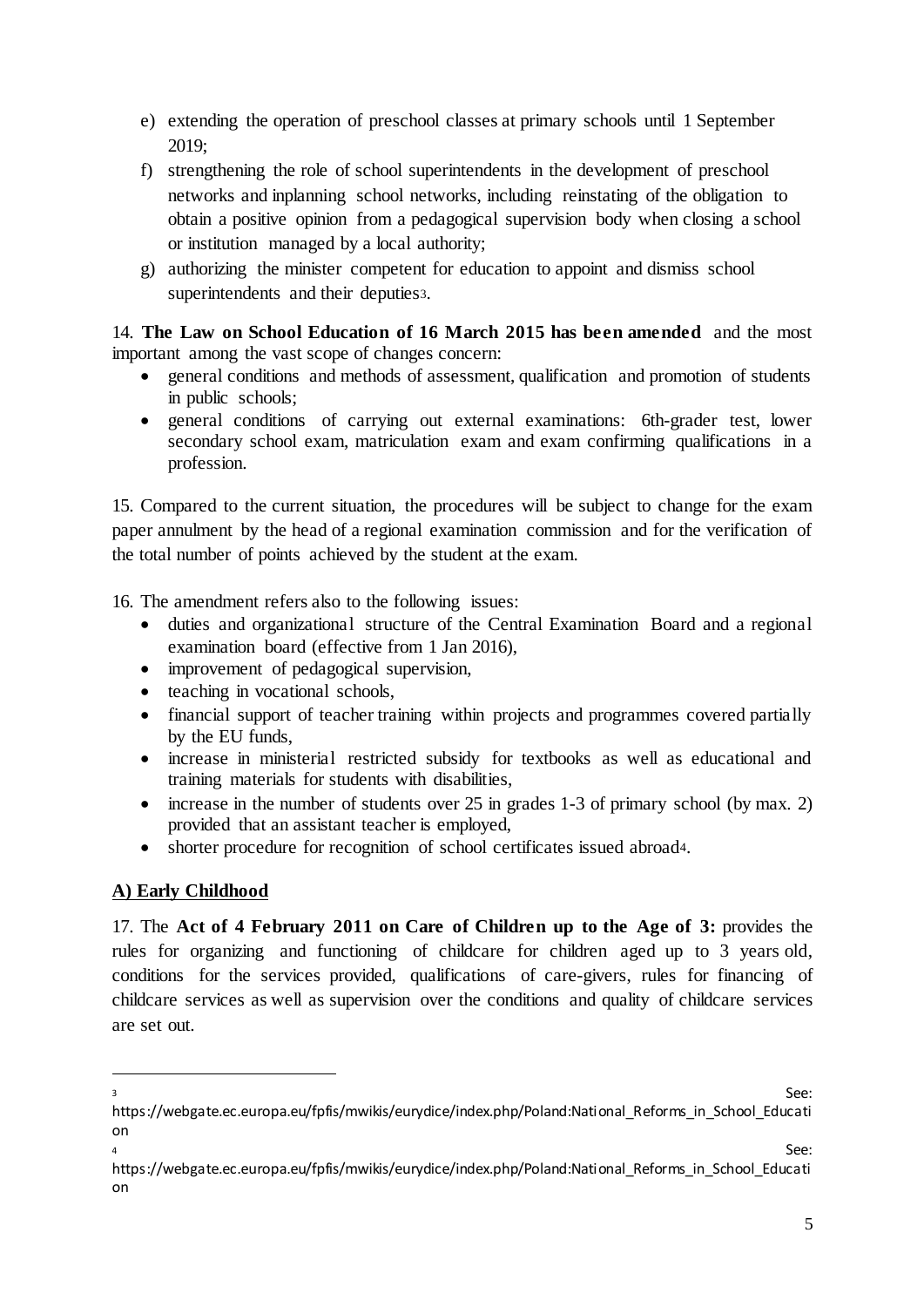18. As well as the Regulation of the Minister of National Education of 27 August 2012 concerning the core curricula for pre-school education and general education on individua l types of school and the Regulation of 21 June 2012 about the approval of pre-school education on curricula, school curricula and textbooks for the use in school.

# **B) Higher Education**

19. The **Law on Higher Education of 27 July 2005, last amended in March 2011**: t applies to public and private higher education institutions (non-university institutions and universities) and provides a basis for the implementation of the three-cycle structure of degree programmes in line with the Bologna process."<sup>5</sup>

- The Act of 30 April 2010 on the Implementation of the Higher Education Reform
- The Act of 14 March 2003 on Academic Degrees and Titles and on Degrees and Titles in the Area of Art (with further amendments)
- The Act of 30 April 2010 on the Rules of Financing Research

20. The Act of 17 July 1998 on Loans and Credits for Students (with further amendments)

# **C) Access to Education**

21. The **Act of 12 March 2004 onSocial Welfare and the ESA**: which contains the conditions by which public authorities provide citizens with universal and equal access to education. To this end they establish and support systems with the aim of providing individual financial and organizational assistance to university and school students.

# **D) Minorities**

**22. Law on National and Ethnic Minorities and on Regional Language** <sup>6</sup> of **2005 regarding the rights of minorities and language rights,** covers many areas concerning minorities, such as language, education, culture, specialized bodies and legislation. It thus governs all matters concerning the preservation and development of minorities' cultural identity, regional languages, equality and the competencies of the Government at the central and local levels. **Article 6.1** of the Act on National and Ethnic Minorities and Regional Language prohibits discrimination against national and ethnic minorities. In Chapter 3 on Education and culture , **Article 17** mentions that "The exercise of the right of persons belonging to the minority to learn or to be instructed in the minority language, and also the right of these persons to education of the minority history and culture shall be performed in accordance with the principles and procedures specified in the Act of 7 September 1991 on the system of education."

## **E) Persons with Disabilities**

 $\overline{a}$ 

**23. The Act of 18 March 2011 on Amendments to the Act on HigherEducation, the Act on Academic Titles and Degrees, the Act on Academic Titles and Degrees in Art and**

<sup>5</sup> World Data on Education, 7<sup>th</sup> Edition, 2010/11, pp. 2-3, accessible at: http://www.ibe.unesco.org/fileadmin/user\_upload/Publications/WDE/2010/pdf-versions/Poland.pdf <sup>6</sup> Text avalaible on : www.mswia.gov.pl/download.php?s=1&id=2327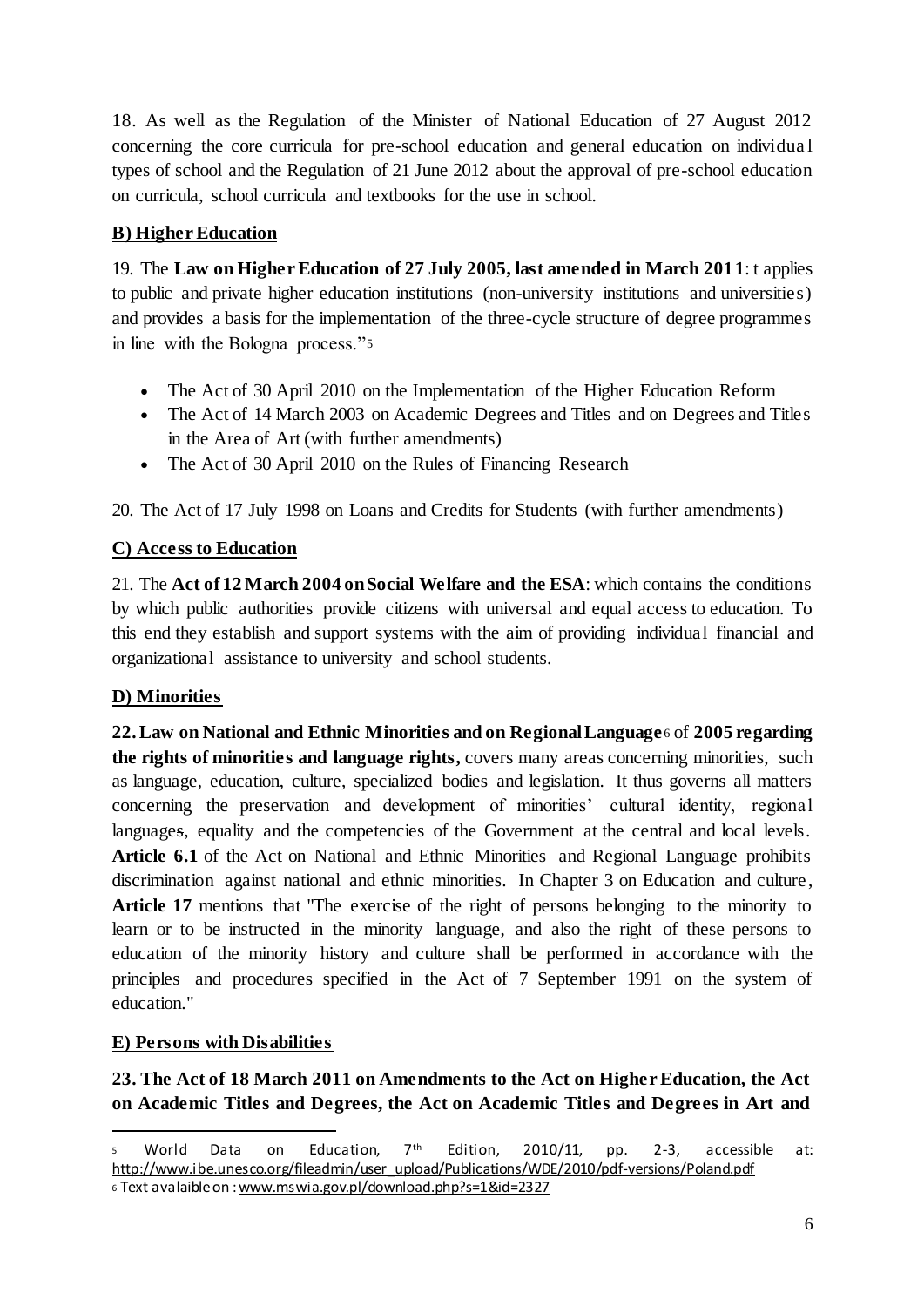**Certain Other Acts** introduced many changes in the provisions of the HEA in the scope of increasing access to higher education for persons with disabilities;

24. A new regulation has been approved by the Minister of National Education on the conditions for organising education and care for children and young people with disabilities, socially maladjusted and in danger of social maladjusting.

25. The regulation applies also to pre-school education and its other forms.

26. It includes among others the following measures:

- A requirement to employ additional teachers qualified for work with disabled pupils and students, specialists and assistants (in grades I to III of primary school) or supporting teachers in pre-school settings and mainstream schools where pupils with SEN statement are enrolled, in particular those with autism, Asperger syndrome or multiple disabilities.
- A possibility of reducing the number of children in an integration group or class in a pre-school or school in comparison with the limits stipulated for such groups/classes in the School Education Act.
- A detailed definition of rehabilitation activities which are to be included in individua l educational and therapeutic programmes prepared for pupils with such disabilities as blindness, hearing and speech impediments as well as those with autism including the Asperger syndrome.

## **1.4. Policy Framework**

## **i) General information**

27. The Minister of National Education has declared the school year 2015/16 as the Year of the Open School. The Open school is understood as open to culture, art, sport and local community. It knows how to benefit from its environment.

28. The following key areas for educational policy have been also defined by the Minister for the coming school year:

- 1. Improving the safety of children and young people with particular emphasis on those with special educational needs in care centres, socio-therapy centres, special school and care centres and compensation and care centres for young people.
- 2. Improving the quality of teaching in upper secondary schools through the engagement of social partners' representatives in adjusting vocational education to the labour market needs.
- 3. Development of reading competences and promotion of reading among children and young people.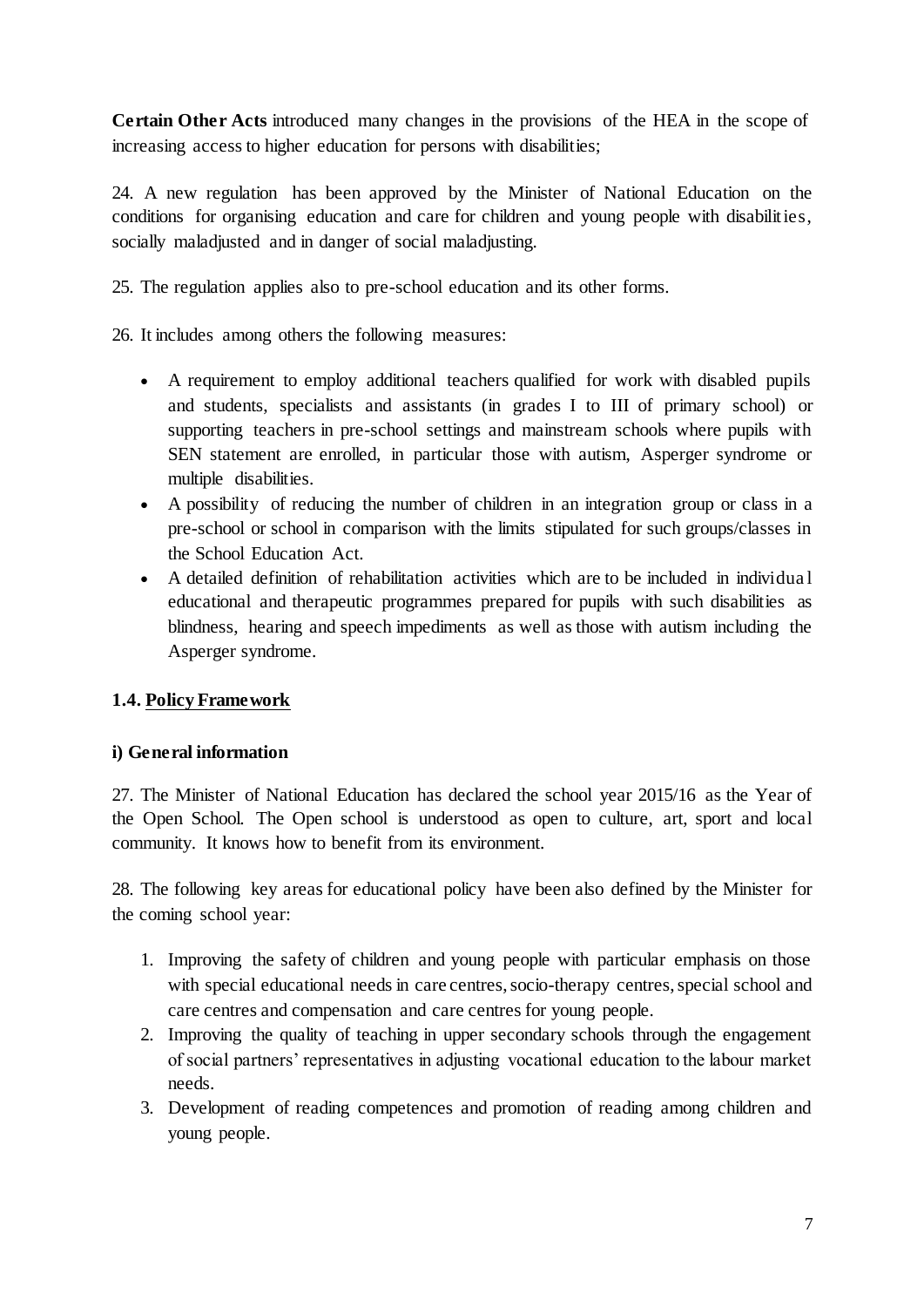4. Mathematics and science in general education7.

## **ii) Education levels**

29. Adjustment of content of the general education to the needs of persons entering the developing civic society and rapidly modernized economy is one of the key elements of the education system reform. For this reason the reform of core curricula for pre-school and general education has been prepared and implemented in two stages – since September 2009 in preschools, primary schools and lower secondary schools and since September 2012 in general upper secondary schools. Since September 2012 a reform of core curricula for vocational education (in particular occupations) has been introduced in parallel to the curricular reform in general education.

30. The new core curriculum for general education implemented in two stages has been formulated in terms of learning outcomes through defining requirements for the end of every stage of school education. This will allow for increased school autonomy in terms of organization of the educational process. More freedom and flexibility in organisation of school activities and more responsibility for precisely formulated learning outcomes can be pointed out as main aims of the introduced changes. The new educational offer stresses the development of self-reliance, creativity and responsibility for one's own learning process. While respecting the Polish educational tradition, the set of eight key competences agreed at the EU level has been adopted. In the framework of the new educational offer lower secondary school and upper secondary school levels are considered as a one consistent 6-year learning stage. This stage of learning contains a comprehensive education period consisting of lower secondary education and parts of upper secondary education, which gives, a solid foundation for further education based on key competences The curricular reform of the education system envisages strengthening of the foreign language teaching –first compulsory foreign language starting at the beginning of primary education and second compulsory foreign language from the beginning of ISCED 2. (In parallel compulsory language education is being introduced in pre-school education)

## **Primary education**

 $\overline{a}$ 

31. In the first half of 2015 the curriculum reform implementation period in primary school (since 2009) and general upper secondary school (since 2012) has been completed. Accordingly, the 6th-grader test (taken at the end of primary school) and the matricula tion examination which are organized, respectively, in April and May 2015 were implemented according to the new rules. The 6th-grader test covers knowledge and skills within three key areas: the Polish language, maths and a foreign language (to be selected from the following list: English, French, Spanish, German, Russian, or Italian).

 $\overline{z}$  at:  $\overline{z}$  Accessible at: https://webgate.ec.europa.eu/fpfis/mwikis/eurydice/index.php/Poland:National\_Reforms\_in\_School\_Educati on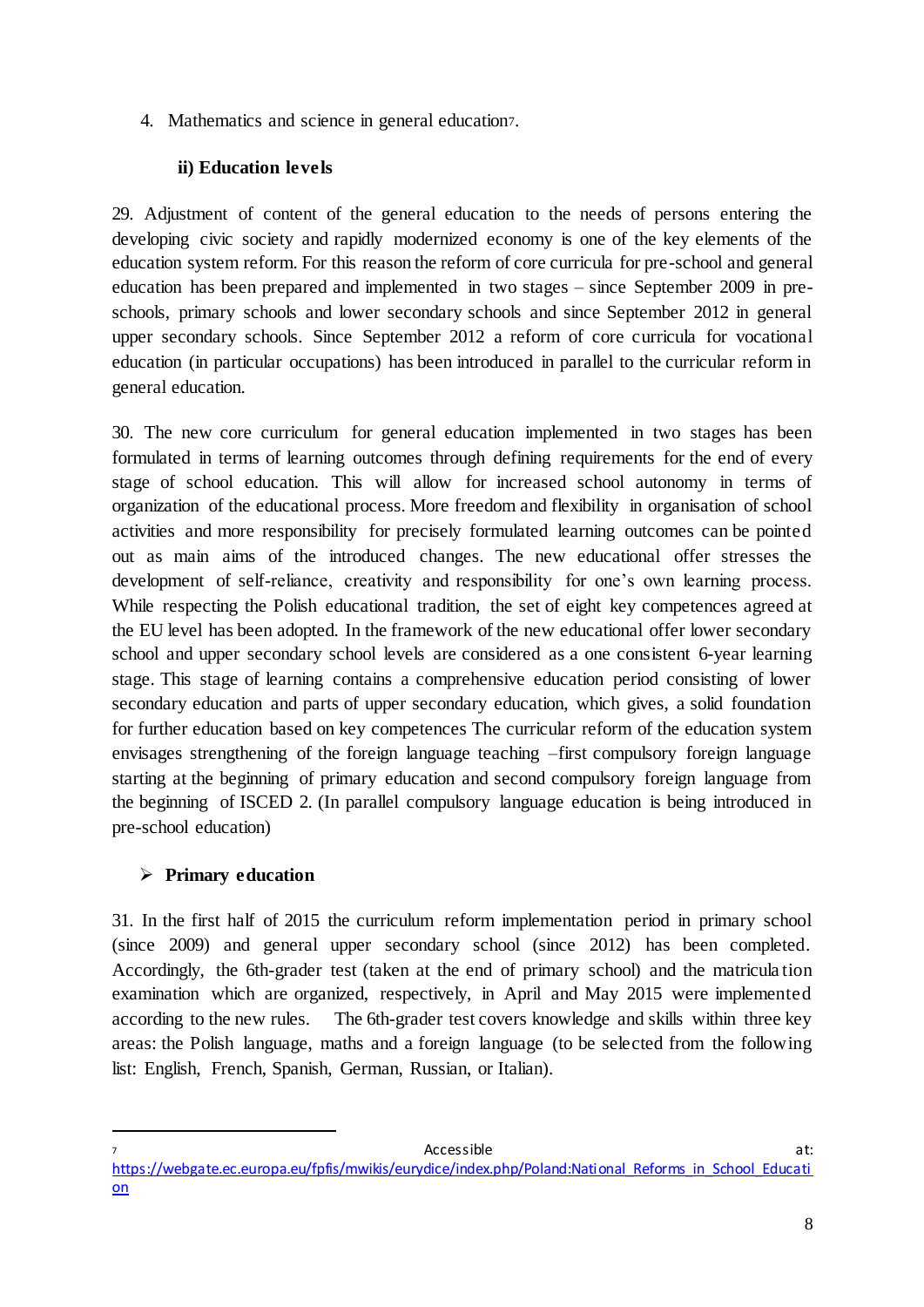32. The matriculation examination is now focused even more on testing skills required from every HE student and every employee, such as processing multi-source information, including content analysis and juxtaposition, reasoning, generating and testing hypotheses and recognition and explanation of cause and effect. These universal, cross-subject skills are tested within tasks requiring substantial knowledge in particular subjects defined in the core curriculum.

33. Changes in the tests and exams are included in a wider reform referred to in the section on adjusting external exams to the reformed core curriculum8.

## **Technical and vocational education**

34. Project *Improving the core curricula as the key to the modernisation of vocational training* (01.08.2008 – 31.12.2013). The main aim of the project is the improvement of the quality of vocational training through verification and modernisation of vocational core curricula with respect to their adaptation to the requirements of the knowledge-based economy.

## **Higher education**

 $\overline{a}$ 

35. In principle Poland shares the opinion that changes in **tertiary education are necessary** in the light of unfavourable demographic trends, which result in the decrease in the number of students and – as a consequence - in financial problems of universities, as well as challenges related to the quality and usefulness of education. Therefore, the following actions have been undertaken:

36. On 31 March 2015 on new rules on the rules and procedures for the recognition of foreign educational qualifications. Legislative changes have been drafted in cooperation with the academic community, which will improve the process of external assessment of the quality of education, which will facilitate quality enhancement rather than formal control to a much greater extent. The Central Council of Science and Higher Education approved the premises for changes in this area in February 2016. Amendments of relevant provisions aiming at debureaucratisation of the National Qualification Framework and the quality assessment system are envisaged for as early as 2016.

37. The Ministry of Science and Higher Education has undertaken efforts on designing assumptions of a new act on tertiary education. The new act is to be simplified in comparison to the present Law on Higher Education and at the same time respond to key challenges faced by Polish higher education system. The assumptions shall include: the system of higher education, the statutory structure of institutions in the higher education system, management, finance and property in the higher education system, the quality assessment system and issues related to studies, students, doctoral students and graduates. The formula chosen - development of draft assumptions by three research teams and their consultation with the academic circles -

<sup>8</sup> Available at: Annual Society of the Available at: Annual Society at: Annual Society at: Annual Society at: A https://webgate.ec.europa.eu/fpfis/mwikis/eurydice/index.php/Poland:National\_Reforms\_in\_School\_Educati on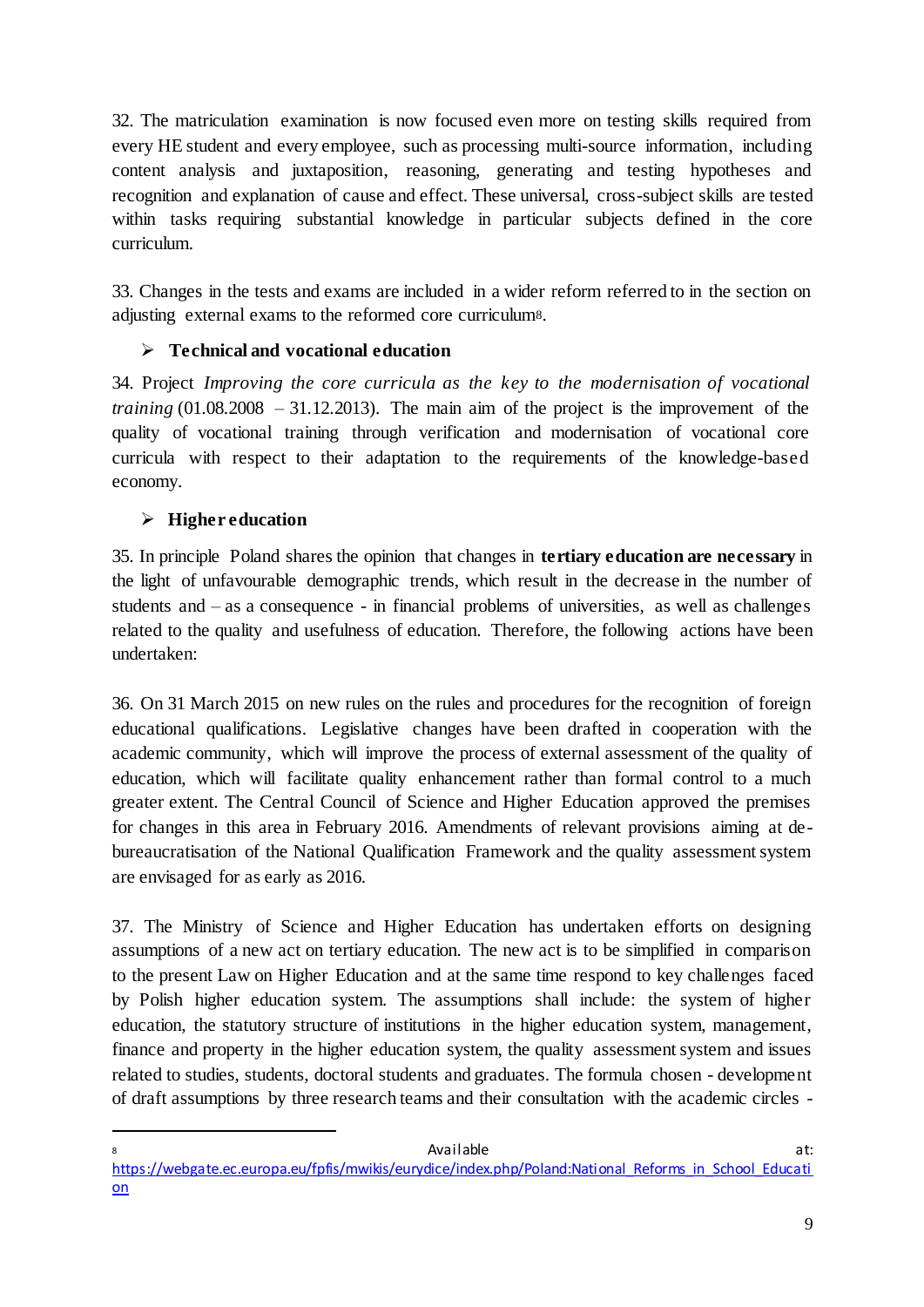will ensure involvement of stakeholders in drafting new regulations already at the stage of conceptual work. Implementation of tasks financed under the project should be completed by 31 January 20179.

## **iii) Education content and quality**

## **Quality education**

38. In October 2015, the Committee on the Rights of the Child expressed its concerned about corporal punishment which is still used in schools, youth centres and alternative-care facilities despite its legal prohibition10.

39. The Ministry is planning an introduction of coding as a part of school curriculum at every educational stage. The pilot project is planned for 2016, and in 2017 all schools will offer coding within within their curricula. Preparation of the teachers of coding will be implemented in cooperation with the Ministry of Digitalization and the Ministry of Science and Higher Education. The project will be initiated with a screening of schools in terms of access to computer equipment and Internet. Provision of broadband to all schools is the Ministry's immediate plan. The project will be supported with the funds from the **Digital Poland programme** <sup>11</sup>.

## **iv) Education management**

## **Teachers**

 $\overline{a}$ 

40. Under the project "Internet Multimedia Information Centres in School and Pedagogic Libraries", teachers and librarians participated in trainings for guardians of the school multimedia and information centre.

41. The Ministry of National Education under the SOP-HRD 2004 – 2006 implemented projects related to improvement of teachers' qualifications in use of modern information/communication technology. 42. Under the **project "Post-Graduate ICT, foreign languages and second subject Studies for Teachers",** post-graduate studies have been organised, completed in two editions by 19982 teachers. The preparation, organisation and performance of post-graduate studies was entrusted to 17 universities. Access to studies was granted to teachers from all voivodships (provinces), and at recruitment to studies in the first edition, teachers from rural areas and small towns were privileged. The Ministry of National Education has also implemented the project "Preparation of teachers as professional consultants as part of post-graduate studies", of which one of the elements was improvement of teachers' practical skills in use of modern information/communication technology. These

<sup>10</sup> Committee on the Right of Child, October 2015, para. 24 (b)

<sup>9</sup> National Reform Programme – Europe 2020, 20 April 2016, accessible at: http://ec.europa.eu/europe2020/pdf/csr2016/nrp2016\_poland\_en.pdf

<sup>11</sup> **Accessible at:** Accessible **at:** Accessible **at:**  $\overrightarrow{a}$ 

https://webgate.ec.europa.eu/fpfis/mwikis/eurydice/index.php/Poland:National\_Reforms\_in\_School\_Educati on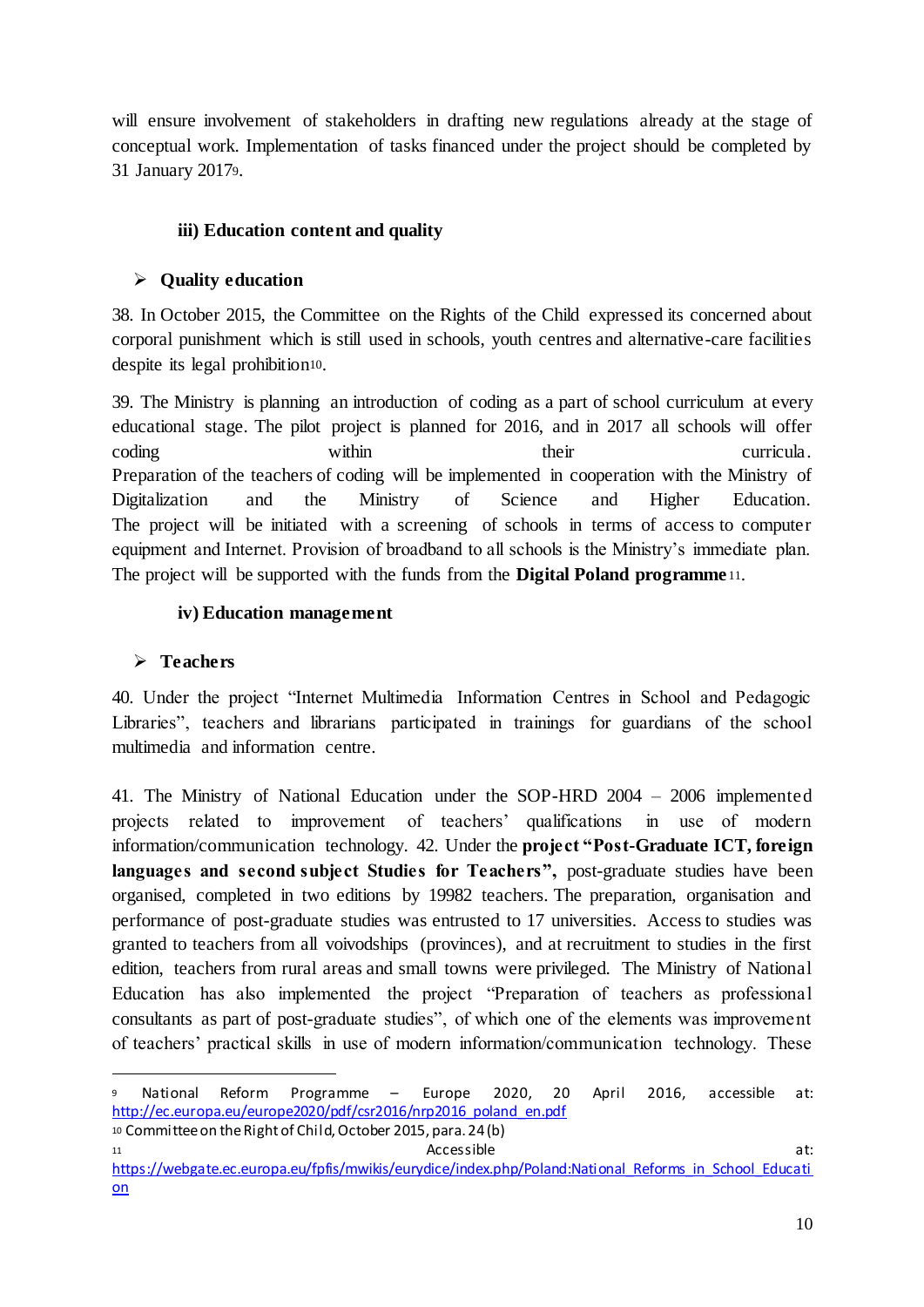studies were completed by 3737 teachers. The project was implemented by universities selected in a tender procedure. Another project designed precisely to improve teachers' qualifications in scope of applying information/communication technologies in the process of teaching, was the project "Improvement ICT Courses for Teachers". The courses were carried out in two phases throughout the country, under the guideline to stage courses as close to the teacher's place of work, as possible. Courses were completed by 16906 teachers.

43. Polish experience in the field of ICT in education shows that efforts to disseminate the use of information/communication technologies in the teaching process should focus on methodical support for teachers, to overcome the barriers in applying new technologies in the teaching process, as well as creation of educational e-resources broadely available to teachers and students alike, educational portals included12.

## **V) Inclusive education**

## **Gender equality**

44. The Committee CEDAW acknowledged the **reforms of national curricula for basic compulsory education, which include measures to advance equal opportunities for women and men.** However, it remains concerned about structural barriers negatively affecting the enrolment of girls and women in non-traditional educational and vocational fields; gender segregation in the educational system, as evidenced by the disparity in the number of schools for boys and schools for girls; the absence of mandatory, comprehensive, age-appropriate education on sexual and reproductive health in school curricula; and the low number of women in management positions in educational institutions and in professorship positions.

45. However, in this regard, the UN Committee on the Elimination of Discrimination against Women (CEDAW) presented its concern about the continued placement of Roma girls in special schools or classes, the high dropout rates of Roma girls from primary education and their low school attendance13.

46. CEDAW also presented its concern about the prevailing horizontal and vertical segregation between women and men in the labour market and the lack of counselling for girls and women on non-traditional educational and vocational choices and career options and nonimplementation of the principle of equal pay for work of equal value14.

## **Minorities**

 $\overline{a}$ 

47. In October 2015, the United Nations Committee on the Rights of the Child presented its concern regarding the fact that there are occasions when children belonging to religious minorities are not offered classes in their own religion in public schools and have to participate

<sup>12</sup> Available at: http://ec.europa.eu/europeaid/education-poland\_en

<sup>13</sup> Committee on the Elimination of Discrimination against Women, November 2014, para. 30

<sup>14</sup> Committee on the Elimination of Discrimination against Women, November 2014, para. 32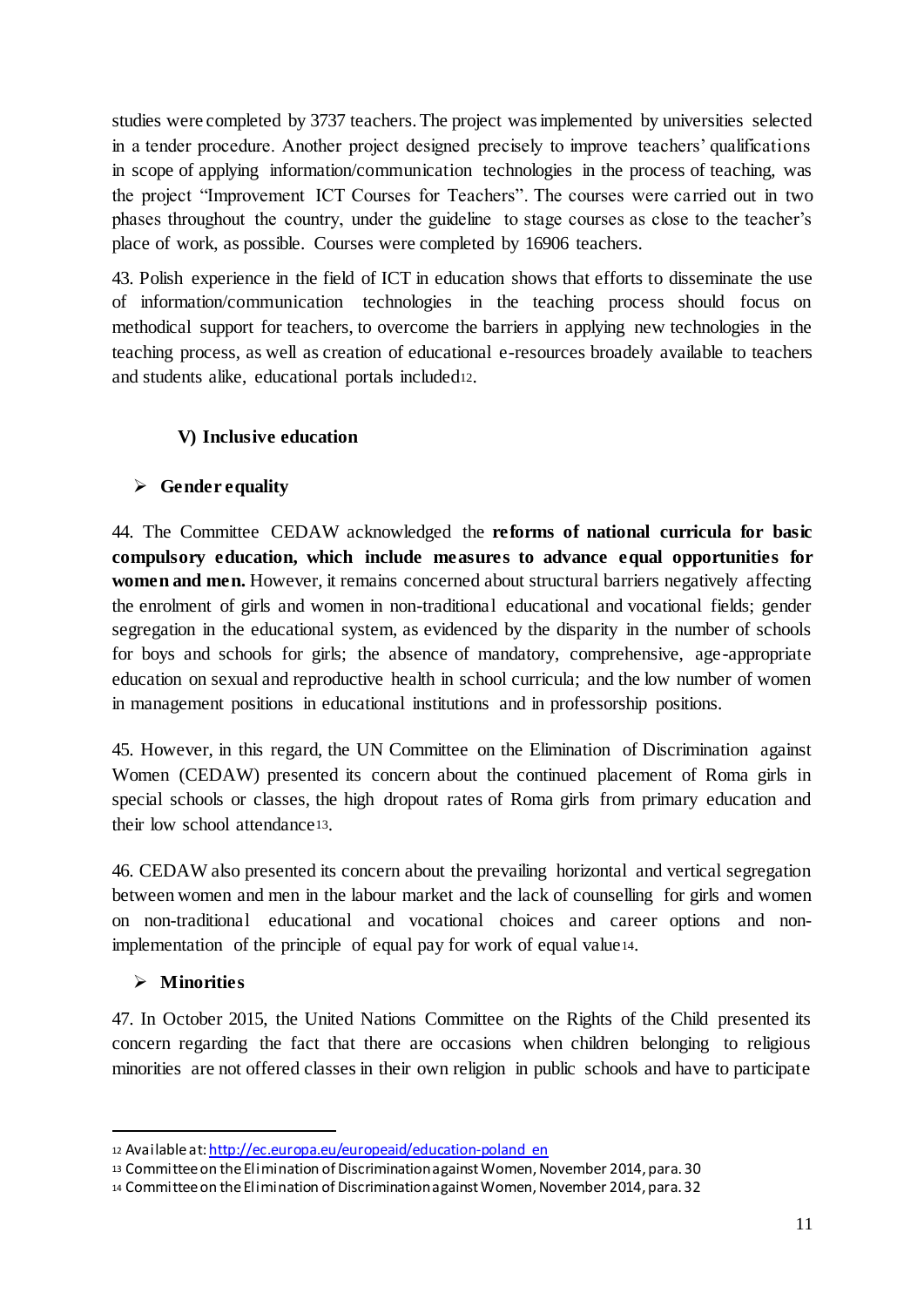in Catholic religion classes instead. The Committee is also concerned that grades obtained in Islamic religion classes are not always recorded on school certificates15.

# **2. COOPERATION**

48. Poland is **party** to the 1960 UNESCO Convention against Discrimination in Education since 15/09/1964.

49. Poland reported to UNESCO on the measures taken for the implementation of the 1960 UNESCO Convention against Discrimination in Education within the framework of the:

**Sixth Consultation** of Member States (covering the period 1994-1999)

**Eighth Consultation** of Member States (covering the period 2006-2011)

However, Poland did not report to UNESCO within the framework of the **Seventh Consultation** of Member States (covering the period 2000-2005).

50. Poland reported to UNESCO on the measures taken for the implementation of the 1974 UNESCO Recommendation concerning Education for International Understanding, Cooperation and Peace and Education relating to Human Rights and Fundamental Freedoms within the framework of the:

**Fourth Consultation** of Member States (covering the period 2005-2008)

**Fifth Consultation** of Member States (covering the period 2009-2012)

51. Poland reported to UNESCO on the measures taken for the implementation of the 1976 UNESCO Recommendation on the Development of Adult Education within the framework of the:

- **First Consultation** of Member States (1993)

**Second Consultation** of Member States (2011)

52. Poland is **not party** to the 1989 UNESCO Convention on Technical and Vocational Education.

## **Freedom of opinion and expression**

1. Constitutional and Legislative Framework:

53. Constitution guarantees freedom of press (Art. 14), freedom of expression (Art 25), and prohibits both preventive censorship and licensing of the press (Art. 54)16.

54. Media in Poland is regulated by Broadcasting Act and the National Media Council Act17, as well as by the Press Law18, the Telecommunications Act<sup>19</sup> and a number of other regulations including National Media Council Act of 2016. The National Broadcasting Council regulates

l

<sup>15</sup> Committee on the Right of Child, October 2015, para. 22

<sup>16</sup> http://www.sejm.gov.pl/prawo/konst/angielski/kon1.htm

<sup>17</sup> http://www.krrit.gov.pl/en/for-broadcasters-and-operators/legal-regulations/

<sup>18</sup> http://isap.sejm.gov.pl/DetailsServlet?id=WDU19840050024

<sup>19</sup> http://en.uke.gov.pl/law-4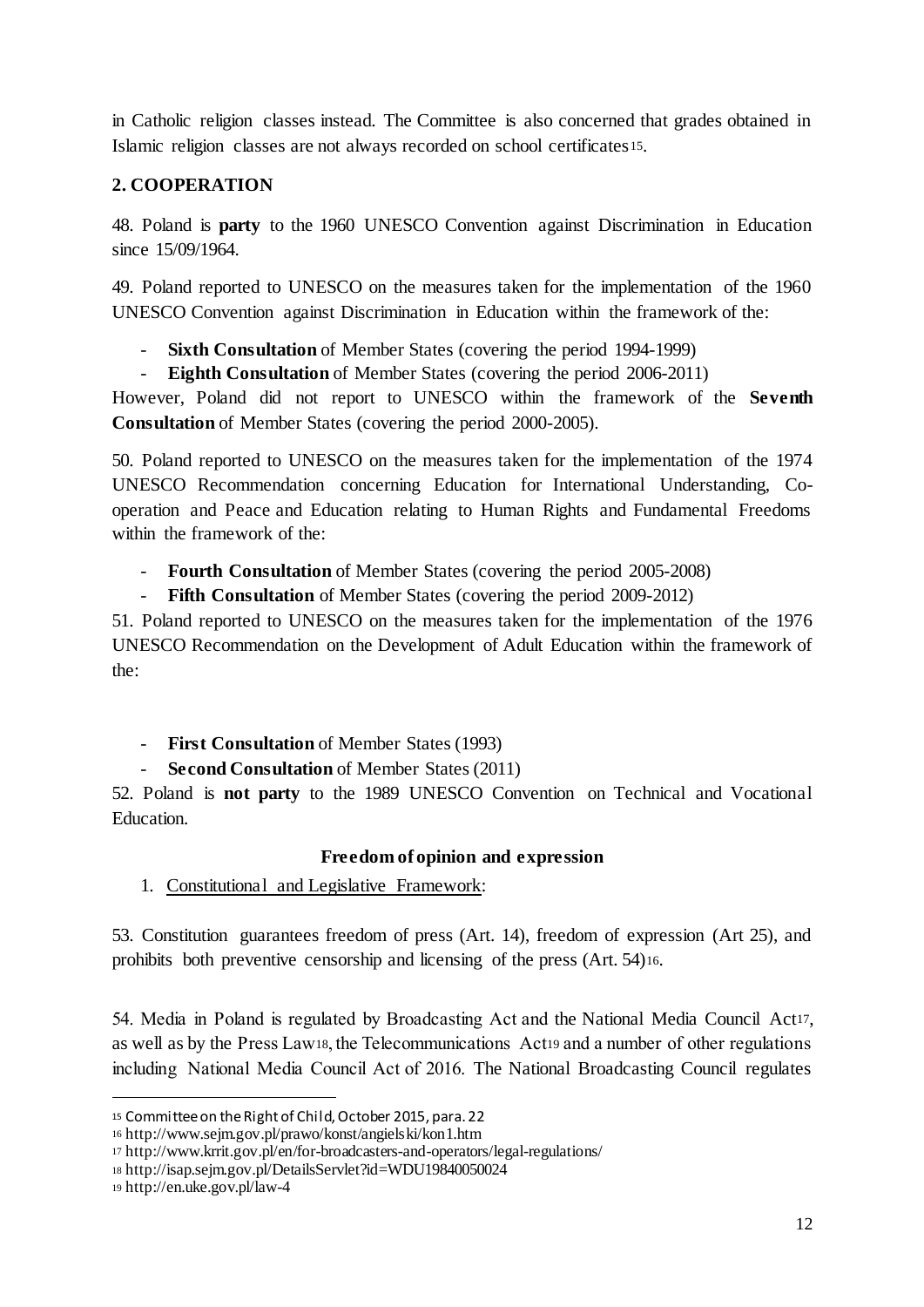the broadcast sector20. The Office for Electronic Communication regulates the Polish telecommunications market21.

55. In early 2016 amendments<sup>22</sup> (so called "Small Media Law") to the Broadcasting Act were approved and entrusted the Treasury Minister of the Government of Poland to appoint members of the management boards of the public media companies – Polish Television (Telewizja Polska), Polish Radio (Polskie Radio), and the Polish Press Agency (Polska Agencja Prasowa).

56. The amendments empowering Treasury Secretary were scrutinized by the intergovernmental organizations, where Poland holds membership. The Commission of the European Union requested information on the situation *inter alia* concerning the changes in the law regulating the Public Service Broadcasters.23. The OSCE Parliamentary Assembly's Democracy, Human Rights and Humanitarian Questions Chairperson issued a statement calling on Poland to repeal the new law24. The Council of Europe Commissioner for Human Rights expressed concern regarding the immediate termination of office mandates of management and supervisory board members and the elimination of pluralistic criteria of the composition of the boards (Art. 123)25.

57. In July 2016 the law created the National Media Council (NMC)was allocated with powers of appointing the public media executives instead of the Treasury Minister. Three out of five members of the NMC are MPs of the ruling party.

58. In addition, new legislative proposals, so called "Big Media Law", were drafted by the government in Spring of 2016. The Council of Europe published an expert opinion, calling for a number of changes to the draft law26. The Council of Europe Commissioner for Human Rights in his report of June 2016 urged the Polish authorities to introduce safeguards to guarantee the independence of public service media from political influence and that this is reflected in the composition and selection mechanism of any public service media governance institution (Art.124)27. The government postponed adoption of "Big Media Law", with the exception of establishing the NMC.

59. The right to public information in Poland is guaranteed in Article 61 of the Constitution of the Republic of Poland of 1997 28, and in the Act on Access to Public Information of September 6, 2001. The Law on Access to Public Information allows anyone to demand access to public information, public data and public assets held by public bodies, private bodies that exercise public tasks, trade unions and political parties.

 $\overline{a}$ 

<sup>20</sup> http://www.krrit.gov.pl/krrit/bip/Portals/1/Documents/Broadcasting\_Act.pdf

<sup>21</sup> http://www.uke.gov.pl/

<sup>22</sup> http://www.krrit.gov.pl/Data/Files/\_public/Portals/0/angielska/Documents/tekst-ze-strony\_ustawa\_en.pdf <sup>23</sup> http://europa.eu/rapid/press-release\_MEMO-16-2017\_en.htm

<sup>24</sup> https://www.oscepa.org/news-a-media/press-releases/2429-osce-pa-democracy-chair-urges-repeal-of-polands-new-media-law

<sup>25</sup>https://wcd.coe.int/com.instranet.InstraServlet?command=com.instranet.CmdBlobGet&InstranetImage=29241 82&SecMode=1&DocId=2376250&Usage=2

<sup>26</sup> https://rm.coe.int/CoERMPublicCommonSearchServices/DisplayDCTMContent?documentId=090000168065e9eb <sup>27</sup> ibid

<sup>28</sup> https://www.constituteproject.org/constitution/Poland\_2009#s98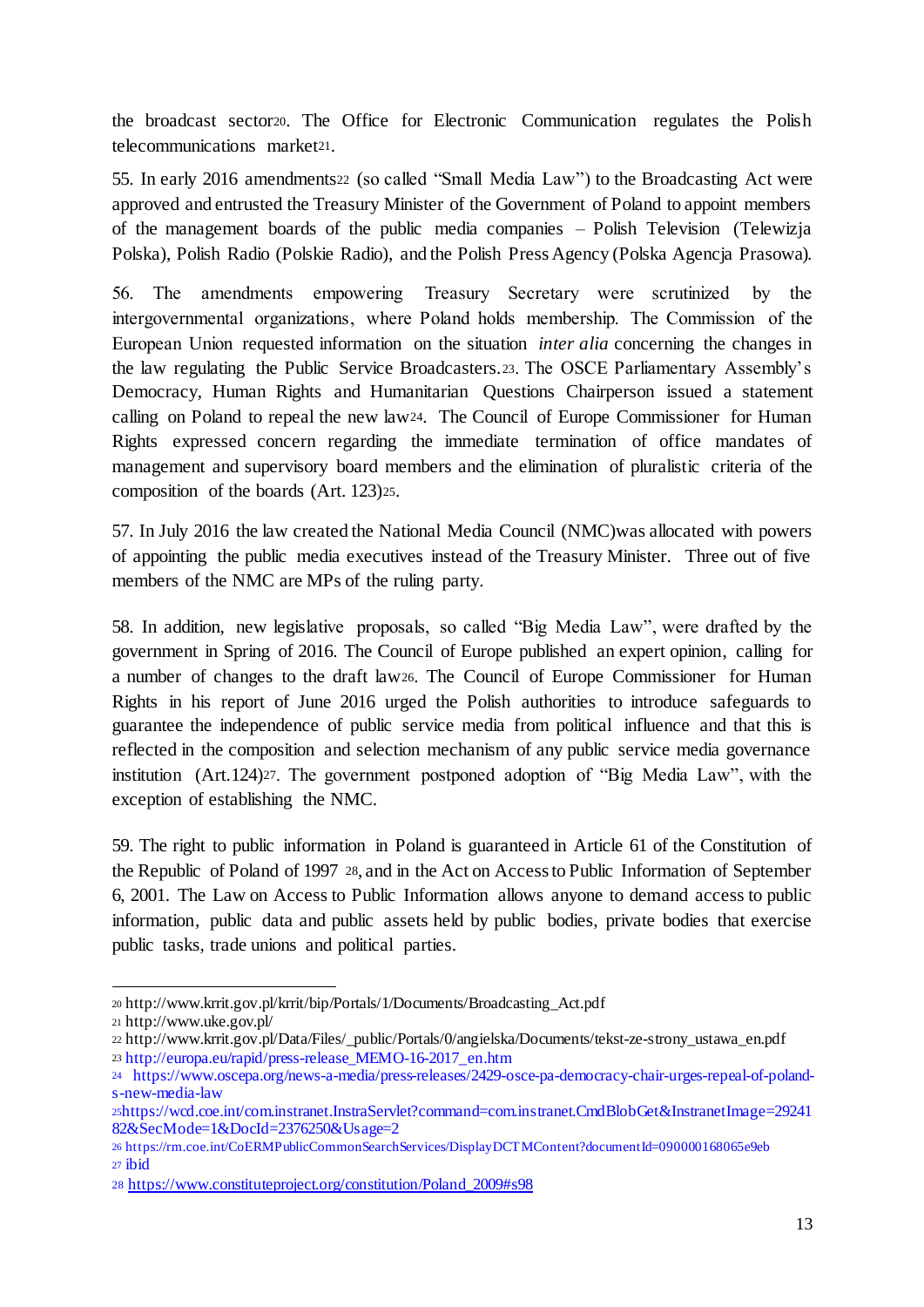60. Under Polish law, defamation is punishable by either time in prison or a fine. Under Article 226 and 236 of the Penal Code, defamation of a public official is publishable with varying punishments dependent on the context29. Specific penalties can be found within Poland's penal code30.

61. The current legal practice provides for legal protection for journalists' sources, though the new legislation on surveillance entails "serious threats to the protection of journalistic sources" in the view of the Council of Europe Commissioner for Human Rights (3.2.2)31.

## 2. Media Self-Regulation:

62. The Polish Chamber of Press Publishers (IWP) along with the two biggest professional journalism organizations, have formulated their own codes of professional ethics. Additionally, public broadcasters have formulated their own codes of ethics. The Commissions of Ethics observing these codes have no sanctioning powers, but act as advisory bodies to the Polish Television (Telewizja Polska), Polish Radio (Polskie Radio), boards of management.

## 3. Safety of journalists:

63. UNESCO recorded 1 killing of a journalist in Poland in 201532.

## **III. RECOMMENDATIONS**

l

# **64. Recommendations made within the framework of the second cycle of the Working Group on the Universal Periodic Review, considered in July 2012 (21stsession)33:**

Latest observations reported on July 2012 - view

90. The recommendations formulated during the interactive dialogue and listed below will be examined by Poland:

90.39. Take measures to guarantee full access to education and to health to all vulnerable groups, including illegal migrants

90.111. Adopt measures to guarantee full access to education for all children in the country

90.112. Continue their efforts in supporting equal educational opportunities for children and young people with special educational needs

<sup>29</sup> https://www.imolin.org/doc/amlid/Poland\_Penal\_Code1.pdf

<sup>30</sup> https://www.imolin.org/doc/amlid/Poland\_Penal\_Code1.pdf

<sup>31</sup>https://wcd.coe.int/com.instranet.InstraServlet?command=com.instranet.CmdBlobGet&InstranetImage=29241 82&SecMode=1&DocId=2376250&Usage=2

<sup>32</sup> http://www.unesco.org/new/en/communication-and-information/freedom-of-expression/pressfreedom/unesco-condemns-killing-of-journalists

<sup>33</sup> Accessible at: http://www.ohchr.org/EN/HRBodies/UPR/Pages/PLSession13.aspx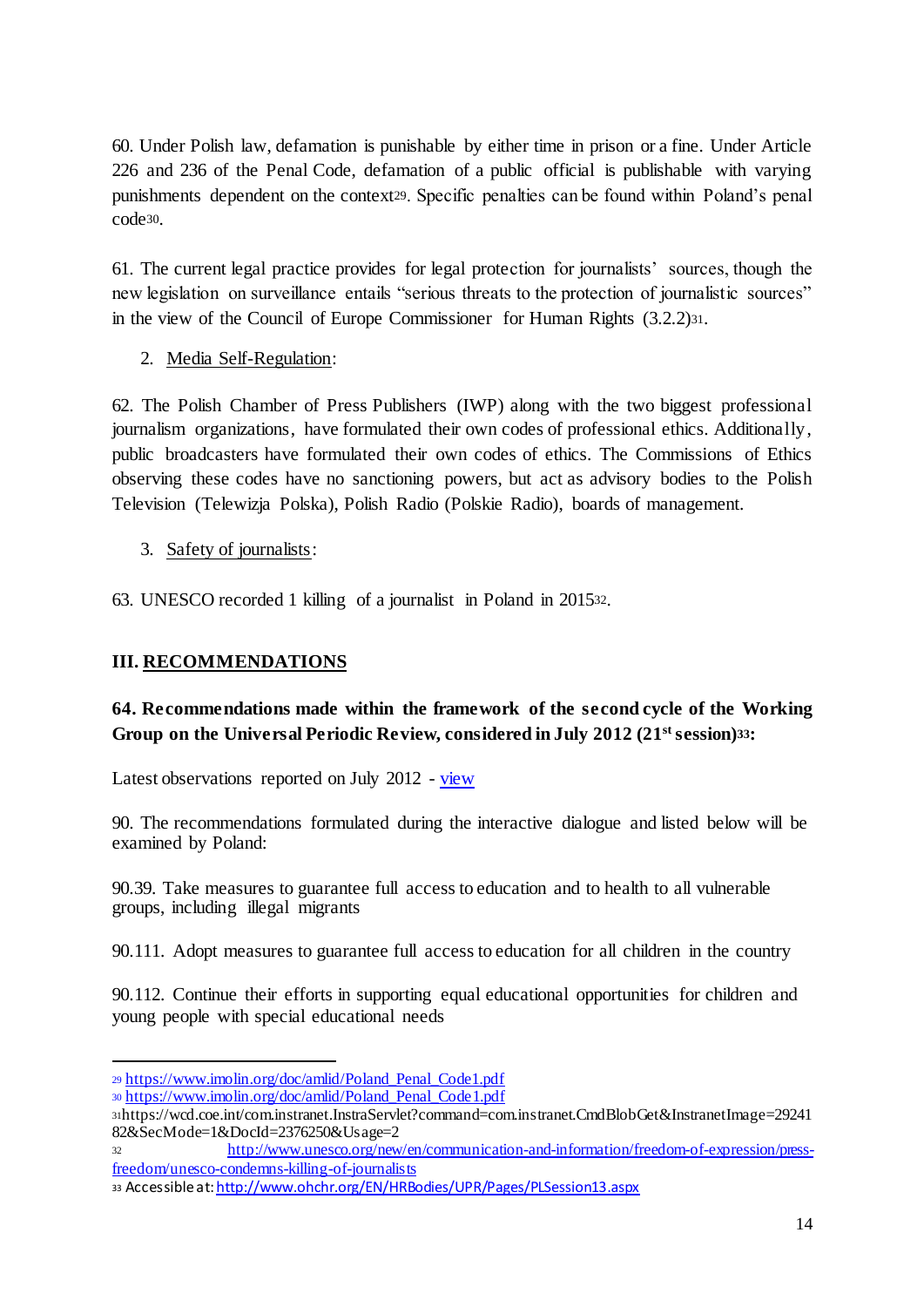90.115. Strengthen its efforts to fully integrate the Roma into society and to combat discrimination against them, so they can enjoy their economic, social and cultural rights, especially in education, employment and housing

90.116. Continue its efforts to support Roma-children education, including by increasing the availability of bilingual education

90.117. Ensure full implementation of the right to education of persons belonging to national minorities in particular to refrain from closing schools with minority language of instruction, to provide necessary funding for these schools, also to fully finance publication of textbooks in national minorities languages

90.119. Ensure basic services for children of irregular migrants, including education, health and medical care

#### **65. Analysis:**

Poland has, to the extent of our knowledge, taken measures to ensure the right to education. The efforts of the Minister of National education to improve the safety of children and young people with particular emphasis on those with special educational needs as well as the investments in ICT in education should be noted. Poland has nevertheless, as far as we know, not taken additional measures towards improving the inclusion of Roma students, specially girls, as well as other minorities groups. In addition, to the extent of available information, Poland has not yet taken concrete measures to prevent corporal punishment in schools.

#### **66. Specific Recommendations:**

- 1. Poland should be strongly encouraged to further submit state reports for the periodic consultations of UNESCO's education related standard-setting instruments.
- 2. Poland should be encouraged to continue deploying efforts with particular emphasis on students with special educational needs.
- 3. Poland could be encouraged to further implement equal access to education, especially for Roma girls and migrants.
- 4. Poland could be encouraged to implement and monitor concrete measures to prevent corporal punishment in schools.

#### **Cultural Rights**

67. As a State Party to the Convention concerning the Protection of the World Cultural and Natural Heritage (1972)34, the Convention for the Safeguarding of the Intangible Cultural Heritage (2003)35, and the Convention on the Protection and Promotion of the Diversity of

 $\overline{a}$ 34 Periodic Report available at: http://w hc.unesco.org/document/136521

<sup>35</sup> Periodic Report available at: http://w ww.unesco.org/culture/ich/en/state/poland-PL?info=periodic-reporting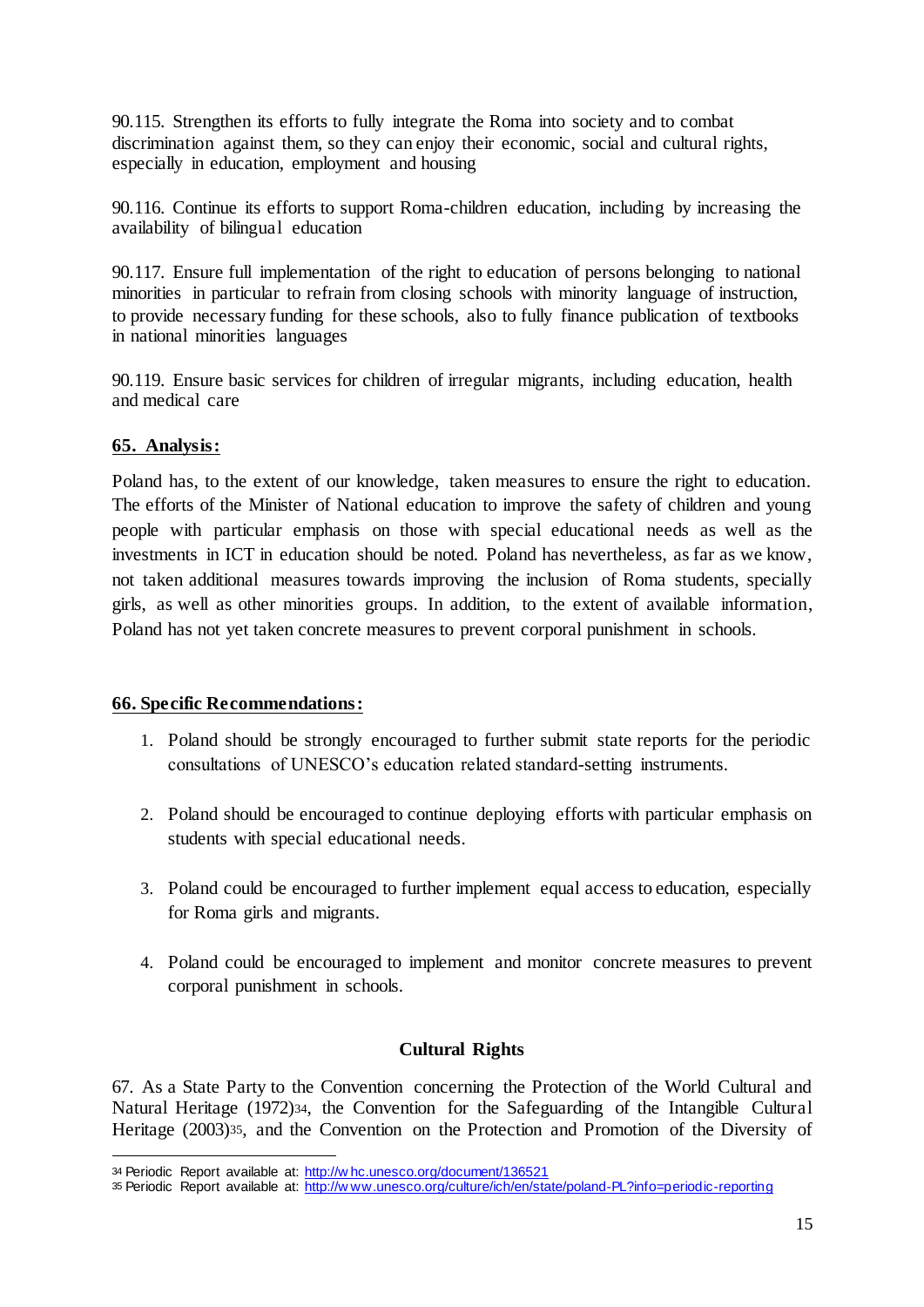Cultural Expressions (2005)36, Poland is encouraged to fully implement the relevant provisions that promote access to and participation in cultural heritage and creative expressions and, as such, are conducive to implementing the right to take part in cultural life as defined in article 27 of the Universal Declaration of Human Rights and article 15 of the International Covenant on Economic, Social and Cultural Rights. In doing so, Poland is encouraged to give due consideration to the participation of communities, practitioners, cultural actors and NGOs from the civil society as well as vulnerable groups (minorities, indigenous peoples, migrants, refugees, young peoples and peoples with disabilities), and to ensure that equal opportunities are given to women and girls to address gender disparities.

#### **Freedom of opinion and expression**

68. Poland is further recommended to decriminalize defamation and place it within a civil code that is in accordance with international standards.

69.UNESCO urges Poland to consider the recommendations provided by the Council of Europe Commissioner for Human Rights<sup>37</sup> regarding media reform in Poland.

70. The Government is urged to continue to investigate and resolve the cases of the killed journalist. The Government may wish to consider taking advantage of the UN Plan of Action on the Safety of Journalists and the Issue of Impunity as a means to strengthen protection of journalists and freedom of expression."

## **Freedom of scientific research and the right to benefit from scientific progress and its applications**

71. Poland, in the framework of the 2015-2017 consultations related to the revision of the Recommendation on the Status of Scientific Researchers, as well as to its 2013-2016 monitoring exercise (November 2016 - April 2017) is encouraged to report to UNESCO on any legislative or other steps undertaken by it with the aim to implement this international standard-setting instrument, adopted by UNESCO in 1974. Following-up to its 2011-2012 report on the implementation of the 1974 Recommendation, when replying to the 2013-2016 monitoring questionnaire, Poland is kindly invited to pay a particular attention to the legal provisions and regulatory frameworks which ensure that scientific researchers have the responsibility and the right to work in the spirit of the principles enshrined in the 1974 Recommendation. Poland is invited to complete the online questionnaire which has been prepared by UNESCO to guide and assist Member States with their reporting. It aims to collect, in a simplified manner, information on the extent to which Member States have mainstreamed the principles of the 1974 Recommendation in their STI and other relevant systems, focusing on issues of the promotion of respect for autonomy and independence of scientific researchers

 $\overline{a}$ 36 Periodic Report available at: http://en.unesco.org/creativity/monitoring-report/quadrennial-reports/availab lereports/periodic-report-poland

<sup>37</sup>https://wcd.coe.int/com.instranet.InstraServlet?command=com.instranet.CmdBlobGet&InstranetImage=29241 82&SecMode=1&DocId=2376250&Usage=2